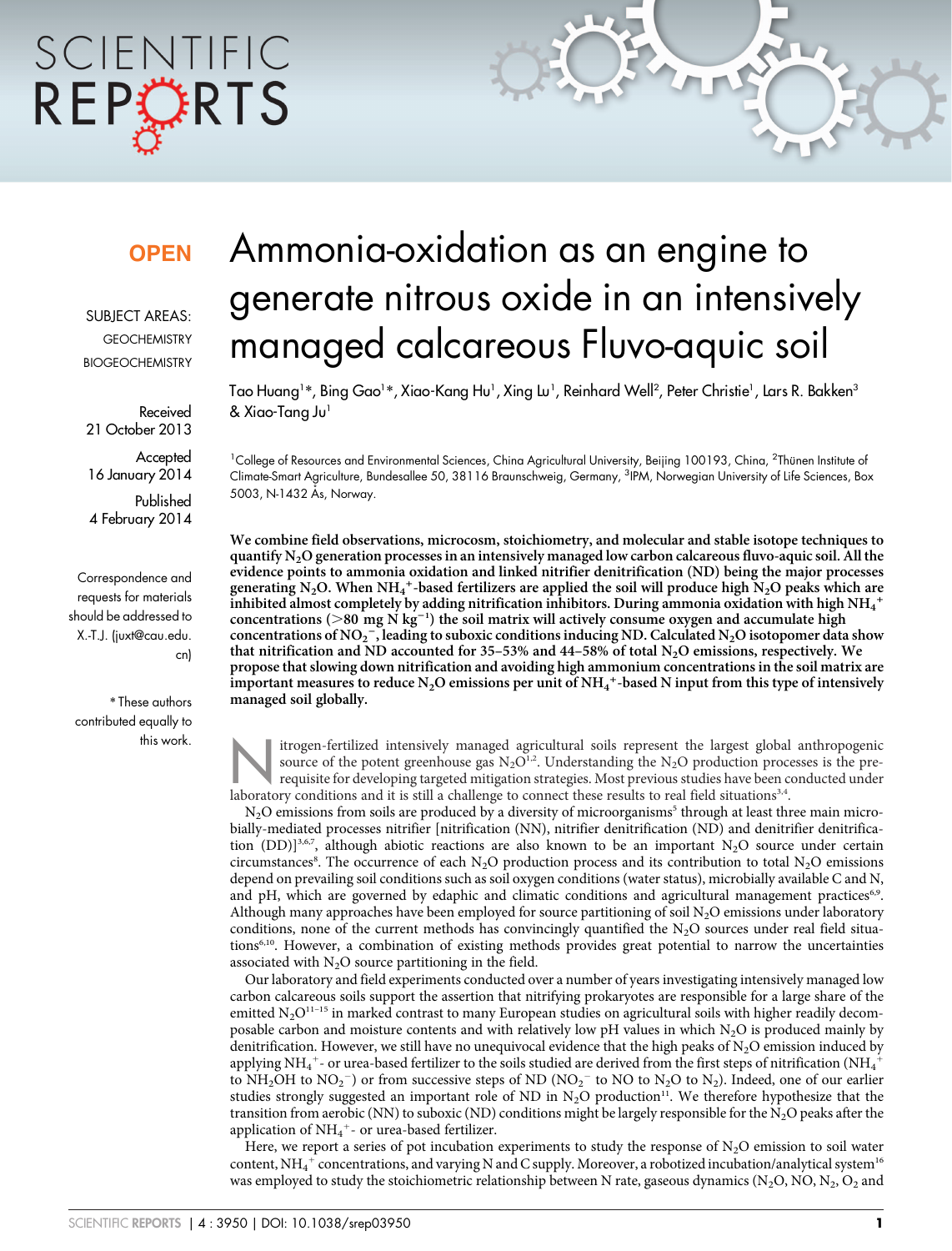$CO<sub>2</sub>$ ), and the response of these gases to the type of N and C sources. Two field experiments were conducted to investigate the isotopic composition of  $N_2O$  and the composition and abundance of the functional genes of nitrification (amoA) and of nitrifier denitrification or denitrification (nirK and nirS). The experiments were carried out in different years and under a range of conditions using the same soil type at two sites on the North China Plain in order to show that the phenomenon and results are congruent and support each other.

#### **Results**

N<sub>2</sub>O emission vs. soil water content, C, and N supply. Total cumulative N<sub>2</sub>O emissions were significantly ( $P < 0.05$ ) related to soil water filled pore space (WFPS) in urea or urea plus straw treatments, with maximum emissions at around 70% WFPS. In the treatment without urea, total cumulative  $N<sub>2</sub>O$  emissions were very low, and only slightly affected by soil moisture, even at high soil  $NO<sub>3</sub><sup>-</sup>-N$  status  $(31.8 \text{ mg N kg}^{-1})$  (Pot Incubation Experiment 1, PIE1) (Fig. 1a). These observations are very different from previous reports based on European agricultural soils with high indigenous soil  $NO<sub>3</sub><sup>-</sup>-N$ status<sup>17</sup>. We speculated that the large amount of  $N_2O$  in 70% WFPS was produced from the nitrification process in urea or urea plus straw treatments because the course of the  $N_2O$  emission was coincident with urea hydrolysis and the nitrification process<sup>13</sup>. Measurements of soil  $NH_4^+$ -N and  $NO_3^-$ -N status at the end of the incubation period partly explain the conclusion (from substrate bases as side evidence) that the occurrence of high  $N_2O$  emissions at 70% WFPS could be attributed mainly to nitrification and ND, or coupled nitrificationdenitrification (CND) (see also Discussion section). The  $\mathrm{NH}_4^+$ contents at higher moisture levels (90 and 110% WFPS) were significantly higher than at lower moisture levels (30, 50 and 70% WFPS), whereas their  $NO<sub>3</sub><sup>-</sup>$  contents were significantly lower (Table S5,  $P < 0.05$ ) irrespective of whether nitrogen and straw were added to the soil. This indicates that nitrifiers might dominate N-transformation processes when the soil water content is below 70% WFPS but denitrification might dominate N-transformation processes when the soil moisture exceeds 90% WFPS.

Cumulative  $N<sub>2</sub>O$  emissions exhibited a significant positive linear correlation with NH<sub>4</sub><sup>+</sup>-N input rate ( $R^2 = 0.9898, P < 0.001$ ) under 70% WFPS (Pot Incubation Experiment 2, PIE2) (Fig. 1b). NH<sub>4</sub><sup>+</sup>-N input rate almost completely explained the variation in total  $N<sub>2</sub>O$ emissions and the emission factor (here, the slope of the linear function) was 0.57% in this incubation system, very similar to previous field experiments in the summer maize season<sup>13,15</sup>. Soil  $NH_4^{\,+}$ -N,

 $NO_3$ <sup>-</sup>-N and  $NO_2$ <sup>-</sup>-N contents at days 1, 3 and 18 during the incubation period showed that  $NH_4^+$ -N was rapidly (within 1-3 days) nitrified to  $NO_2$ <sup>-</sup>-N and then  $NO_3$ <sup>-</sup>-N and that high  $NO_2$ <sup>-</sup>-N accumulated when  $NH_4^+$ -N  $>$  80 mg N kg<sup>-1</sup> (Table S6). The nitrification process corresponds well with the time course of  $N_2O$  emission (Fig. S2). The  $NO<sub>3</sub><sup>-</sup>$  content at the end of incubation was closely linearly related to  $NH_4^+$  input rate ( $R^2 = 0.9922$ ,  $P < 0.001$ ) (Fig. S3). This further confirms that  $N_2O$  emissions were dominated by  $NH_4$ <sup>+</sup> transformation process.

Application of a nitrification inhibitor (NI), either DMPP or DCD, reduced the cumulative  $N_2O$  emissions by 99.2% and 97.1%, respectively, compared to urea alone. They almost completely blocked  $N_2O$ emission in urea or urea plus straw treatments (Pot Incubation Experiment 3, PIE3) (Fig. 1c). Similar to PIE2, soil  $NH_4^+$ -N was rapidly nitrified to  $NO<sub>3</sub><sup>-</sup>-N$  in urea and urea plus straw treatments and this process slowed down when using NI (Table S7). Furthermore, NI application precluded  $NO<sub>2</sub><sup>-</sup>-N$  accumulation so that no more  $N_2O$  was produced (Table S7; Fig. S4).

Stoichiometry of N transformation and gas fluxes. We performed an experiment with different urea-N concentrations using a robotized incubation/analytical system<sup>16</sup> to investigate the relationship between the emissions of various gases and  $O<sub>2</sub>$  consumption (Robotized Incubation Experiment 1,  $RIE1$ ). Cumulative N<sub>2</sub>O emission increased exponentially ( $P < 0.001$ ; Fig. 2a) and  $CO<sub>2</sub>$  production increased linearly  $(P < 0.001$ ; Fig. 2b) with increasing concentration of urea-N. The  $O_2$  consumption slope of the linear relationship was only 1.45 which lies between the theoretical slopes of pure nitrifier nitrification and pure nitrifier denitrification (Fig. 2c), suggesting that the  $N_2O$ production originated from a combination of these processes. The significant increase in  $CO<sub>2</sub>$  may be attributed to the hydrolysis of urea and the concomitant release of  $CO<sub>2</sub>$ . The dynamics of  $O<sub>2</sub>$  consumption,  $CO<sub>2</sub>$  production, and  $N<sub>2</sub>O$  emissions were synchronized with each other and this demonstrates well the close coupling between urea hydrolysis, nitrification, and  $N_2O$  production.

N<sub>2</sub>O emission patterns were significantly different between high concentrations of urea-N (320 mg N  $kg^{-1}$ ) and low concentrations (<80 mg N kg<sup>-1</sup>) which likely reflected the different N<sub>2</sub>O production processes involved. NO and  $N_2$  emissions were generally low within the concentration range  $0-80$  mg N kg<sup>-1</sup> but gradually increased at the end of incubation in the highest urea treatment (320 mg N  $kg^{-1}$ ). This can be attributed to the depletion of  $O_2$  by nitrifiers and the induction of denitrification (Fig. S5). At the end of



Figure 1 | Cumulative N<sub>2</sub>O emissions in response to soil conditions in pot microcosm incubation experiments. (a), N<sub>2</sub>O emission as a function of soil water filled pore space (WFPS). CK denotes control treatment. U denotes applied urea at a rate of 40 mg N kg<sup>-1</sup>. US denotes application of urea with comminuted wheat straw. (b), N<sub>2</sub>O emission as a function of NH<sub>4</sub><sup>+</sup>-based fertilizer (ammonium sulfate) input rate at 70% WFPS. (c), Effect of nitrogen (urea), carbon source (comminuted wheat straw), and nitrification inhibitors (DMPP and DCD) on soil N<sub>2</sub>O emission at 70% WFPS. DMPP and DCD denote 3,4-dimethylpyrazole phosphate and dicyandiamide, respectively. Error bars in plots (a–c) are standard deviation of the mean  $(n = 3$  replicates).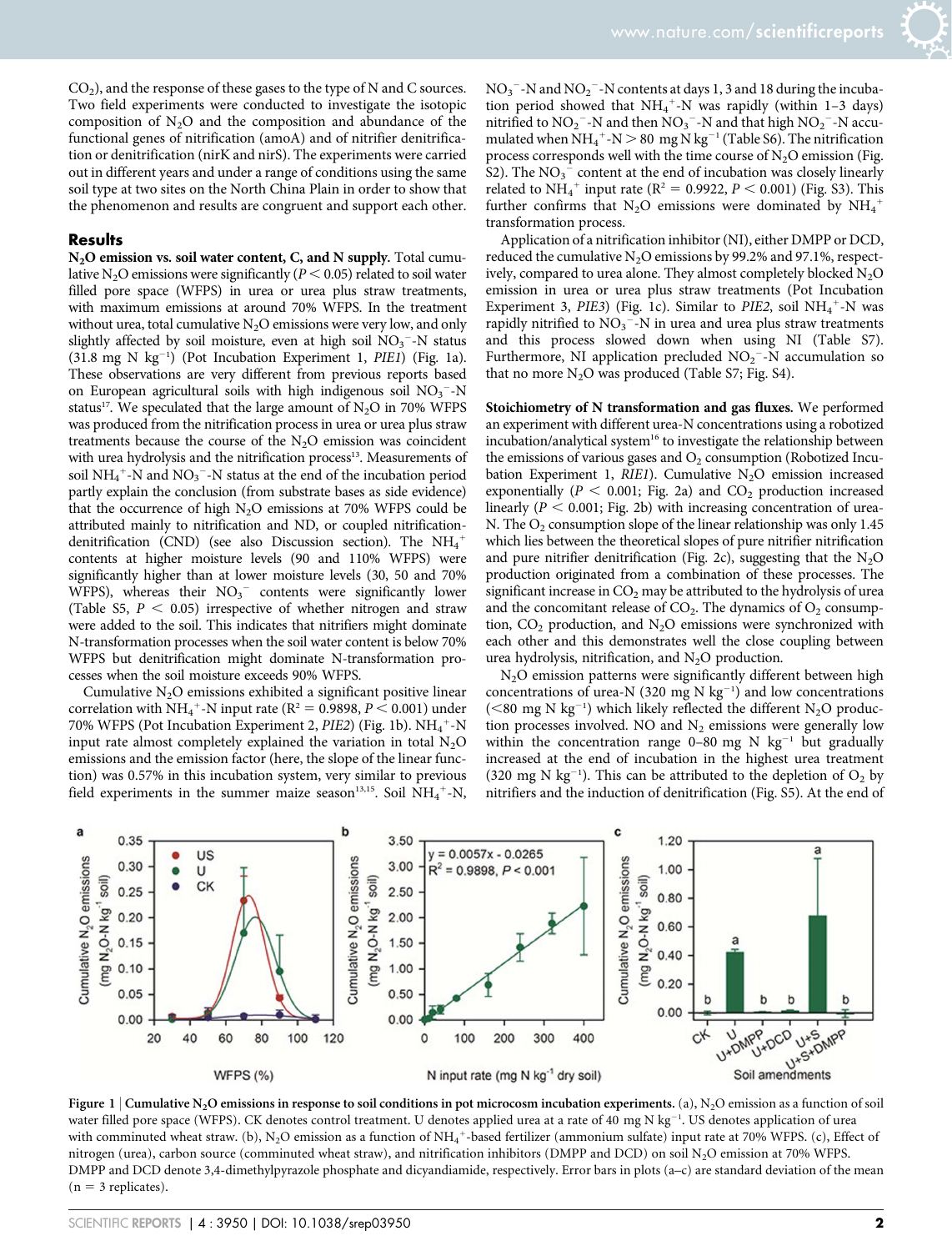

Figure 2 | Stoichiometric relationships between N<sub>2</sub>O, CO<sub>2</sub>, O<sub>2</sub> and urea-N input rate. (a), N<sub>2</sub>O emission as a function of urea-N input rate. (b), CO<sub>2</sub> emission as a function of urea-N input rate. (c),  $O_2$  consumption as a function of urea-N input rate. In plot (c), NN and ND denote nitrifier nitrification and nitrifier denitrification, respectively. Note that  $O_2$  consumption in the highest urea input treatment (U320) was not included due to the development of anaerobic conditions in the later stages of incubation and the units of x- and y-axis in plot (c) are different from plots (a & b).

the incubation period the  $O_2$  concentration in the 320 mg N kg<sup>-1</sup> treatment was 2.36%, low enough to trigger denitrification<sup>18</sup>. Our automated incubation experiments demonstrate that denitrification can proceed immediately once the oxygen consumption has lowered  $O<sub>2</sub>$  to a low level. The importance of  $O<sub>2</sub>$  conditions on the denitrification process outweighs the easily decomposed carbon limitation reported in a previous study<sup>12</sup>.

To further explore the kinetics of N gas production under conditions favoring nitrification or denitrification, we performed another robotized incubation/analytical experiment (RIE2) with different conditions in terms of  $NH_4$ <sup>+</sup>-N,  $NO_3$ <sup>-</sup>-N, organic carbon amendment, NI amendment,  $O_2$  concentration, or combinations of these factors (Fig. 3).  $N_2O$  concentration increased to 3.9 ppm at the beginning of the incubation with  $\mathrm{NH_4}^+$  -N (Fig. 3b) and was blocked by simultaneous application of a nitrification inhibitor (Fig. 3c). However, there was virtually no  $N_2O$  emission when  $NO_3^-$ -N was applied alone or together with glucose (Fig. 3d,e). In contrast,

both the  $N_2O$  concentration (from 61.1 to 1307.5 ppm) and the NO concentration (from 16.0 to 1834.9 ppm) increased sharply and showed clear peaks at the initial stage of incubation when NO<sub>3</sub><sup>-</sup>-N was applied together with glucose under anaerobic conditions (Fig. 3f). NO and  $N_2$  emissions were not detected in the other treatments except when  $NO<sub>3</sub><sup>-</sup>-N$  was applied together with glucose under anaerobic conditions, in which NO,  $N_2O$ , and  $N_2$  production patterns typical of denitrification occurred. Under aerobic conditions, NO,  $N_2O$ , and  $N_2$  emissions were not elevated even when glucose was applied with  $NO<sub>3</sub><sup>-</sup>$ -based fertilizer and this supports our conclusion from RIE1 that oxygen is the dominant factor inhibiting denitrification rather than carbon limitation. We therefore conclude that 70% WFPS was too low to trigger denitrification in our soil. However, if we withdraw  $O_2$  from the system the typical denitrification process will proceed. At 70% WFPS aerobic nitrification dominated soil N transformations and  $N_2O$  was the major gaseous product.



Figure 3 | Kinetics of gaseous N<sub>2</sub>O, NO, N<sub>2</sub>, O<sub>2</sub>, and CO<sub>2</sub> in robotized analytical/incubation systems. (a), Control treatment (CK). (b), Ammonium sulfate (AS). (c), AS with nitrification inhibitor (AS + NI) 3,4-dimethylpyrazole phosphate (DMPP). (d), Calcium nitrate (CN). (e), CN with glucose (CN + C). (f), without oxygen from the system of treatment CN + C (CN + C-O<sub>2</sub>). Soils were incubated at 70% WFPS. Error bars in plots (a–f) are standard deviation of the mean ( $n = 4$  replicates). Note that the right and left y axis scales have large differences. In some cases the error bars are smaller than the symbols.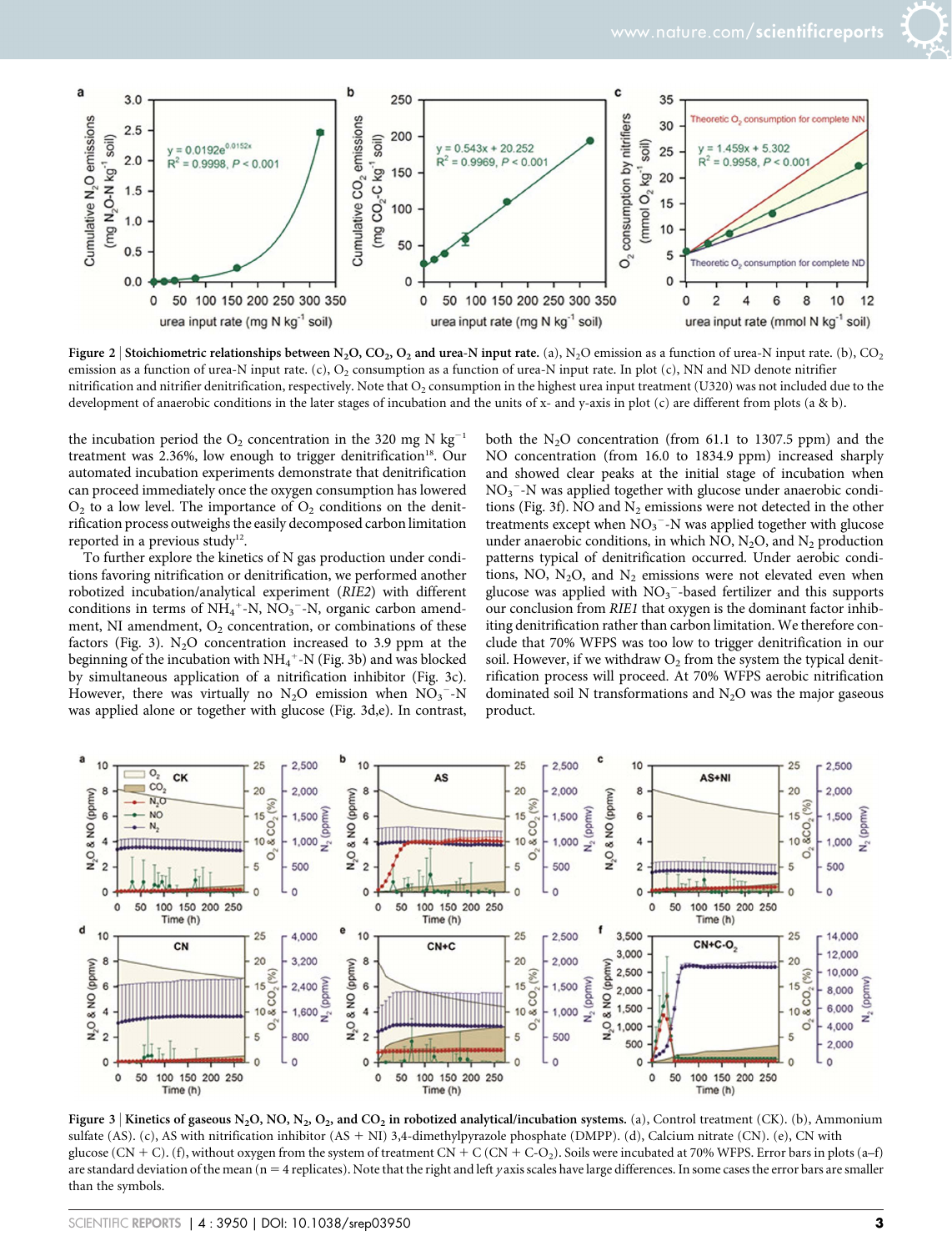**Isotopic fingerprints of soil-derived N<sub>2</sub>O.** N<sub>2</sub>O generated by nitrification is more depleted in 15N and 18O in relation to precursor N compounds compared with  $N_2O$  derived from denitrification<sup>19</sup>. Furthermore, the distinction in <sup>15</sup>N site preference (SP:difference in  $\delta^{15}N$  between the central and peripheral N positions of the asymmetric  $N_2O$  molecule) between nitrification and denitrification differentiates these two  $N_2O$  sources<sup>20</sup>. We established a field experiment to study the N isotopic characteristics of soil  $N_2O$ derived from three treatments, namely fertilized with  $(NH_4)_2SO_4$ (AS),  $Ca(NO<sub>3</sub>)<sub>2</sub>$  (CN) or  $Ca(NO<sub>3</sub>)<sub>2</sub>$  plus compaction of the soil, glucose addition, and increased irrigation (creating soil environmental conditions favoring denitrification,  $CN + C$ ). The N<sub>2</sub>O emission patterns were detailed in a previous paper<sup>13</sup> and are summarized in Fig. S6. The characteristics of  $\delta^{18}O-N_2O$ ,  $\delta^{15}N-N_2O$ and  $\Delta \delta^{15}N-N_2O$  are detailed in Fig. 4a,b,c.

In the AS,  $\delta^{18}O-N_2O$  (referenced to standard mean ocean water, SMOW) increased with time after fertilization (27.9 to 36.4%). The time gradient of  $\delta^{18}$ O was 2.2‰ d<sup>-1</sup>. In the CN,  $\delta^{18}$ O of N<sub>2</sub>O increased during the first three days after fertilization (36.6 to 45.0%) with a time gradient of 4.2%  $d^{-1}$  and levelled off on the fifth day with a  $\delta^{18}$ O of 44.2‰. In the CN + C,  $\delta^{18}$ O of N<sub>2</sub>O increased from 26.6 to 43.4‰ during the first three days after fertilization (the data on the fifth day were lost) with a time gradient of 8.4%  $d^{-1}$ (Fig. 4a). The rapid enrichment of 18O may be attributed to the intensive consumption of  $NO<sub>3</sub><sup>-</sup>$  and the subsequent enrichment of <sup>18</sup>O in the remainder of the  $NO_3^-$  in the soil as shown by the high N fertilizer  $N_2O$  loss. In this treatment  $N_2O$  emission accounted for 52.9% of the input N during the 5 days following fertilization (Fig. 4f)<sup>21</sup>. Although the overlaps of  $\delta^{18}O$  from the soil favoring denitrification with the other two treatments and the complicated O sources of N<sub>2</sub>O derived from nitrification and denitrification make it difficult to partition N<sub>2</sub>O sources based solely on  $\delta^{18}O^{22,23}$ , our  $\delta^{18}O$ for N<sub>2</sub>O in the AS was within the upper end of the reported  $\delta^{18}$ O for

 $N_2O$  produced in aerobic environments (13 to 35‰)<sup>24</sup>, suggesting that nitrification was the predominant  $N_2O$  source.

The  $\delta^{15}N$  (referenced to standard atmospheric N<sub>2</sub>) of N<sub>2</sub>O increased with time after fertilization in all three treatments. In the AS,  $\delta^{15}N$  increased from  $-33.5$  to  $-7.5\%$ . The time gradient of  $\delta^{15}N$ was 6.5% d<sup>-1</sup> and the calculated  $\Delta \delta^{15}N$  of N<sub>2</sub>O on the first sampling day was  $-58.7\%$  (= difference between  $\delta^{15}N$  of N<sub>2</sub>O and  $\delta^{15}N$  of AS of which the  $\delta^{15}N$  was 25.2%). In the CN ( $\delta^{15}N = 9.0\%$ ),  $\delta^{15}N$ increased from  $-7.0$  to 1.6% with a time gradient of 2.2% d<sup>-1</sup> and the calculated  $\Delta \delta^{15}N$  on the first sampling day was  $-16.0\%$ . In the CN + C,  $\delta^{15}$ N increased from -1.3 to 15.2% with a time gradient of 8.3‰ d<sup>-1</sup> and the calculated  $\Delta\delta$ <sup>15</sup>N on the first sampling day was  $-10.3\%$  (Fig. 4b). The  $\delta^{15}N$  of the third sampling event was 6.2% higher than that CN and we attribute this to the enrichment of <sup>15</sup>N in the remainder of the soil  $NO<sub>3</sub><sup>-</sup>$  by the same mechanism of enrichment as discussed for 18O above.

Our  $\Delta\delta^{15}N$  values on the first sampling day in the AS agree very well with the reported  $\Delta \delta^{15}N$  values for nitrification (-111 to  $-35\%$ <sup>25,26</sup>, indicating that nitrification was the main source of N<sub>2</sub>O. The  $\Delta\delta^{15}N$  values in the CN are within the range of reported  $\Delta\delta^{15}$ N values for denitrification, and in the CN + C they were close to the lower end of the range  $(-45 \text{ to } -13\%)$ <sup>25,26</sup>, indicating that denitrification might be an important source of  $N_2O$  in the former. We attribute the relatively low enrichment factor in the latter to the reduction of  $N_2O$  resulting in  $\delta^{15}N$  enrichment of the remaining N<sub>2</sub>O. In the CN + C treatment a plot of  $\delta^{18}$ O versus  $\delta^{15}N^{bulk}$  of  $N<sub>2</sub>O$  gave a slope of 0.89 revealing that  $N<sub>2</sub>O$  reduction might have occurred to some extent (Fig.  $4e^{27}$ .

In the AS, SP remained constant with a mean value of 15.4% (ranging from 12.7 to 17.1%). The CN SP showed an increasing trend and the mean value was 15.0% (ranging from 11.4 to 23.5‰). In the CN + C, SP decreased slightly over time with a mean value of  $-2.4\%$  (ranging from  $-5.4$  to 0.1%) (Fig. 4c). Our SP of the



Figure 4 | Isotopic fingerprints and emissions of N<sub>2</sub>O. (a),  $\delta^{18}O$ . (b),  $\delta^{15}N^{bulk}$ . (c),  $\delta^{15}N$  site preference (SP). (d),  $\delta^{18}O$  (vs. SMOW) versus SP. (e),  $\delta^{18}O$ versus  $\delta^{15}N^{bulk}$ . (f), cumulative N<sub>2</sub>O emissions. AS, CN, CN + C, and CK denote amendment with ammonium sulfate, calcium nitrate, and calcium nitrate + glucose + compaction of soil, and control, respectively. Error bars in plots (a), (b), (c), and (f) are standard deviation of the mean (n = 4). Note that data points are individual observations of the treatments in plots (d) and (e).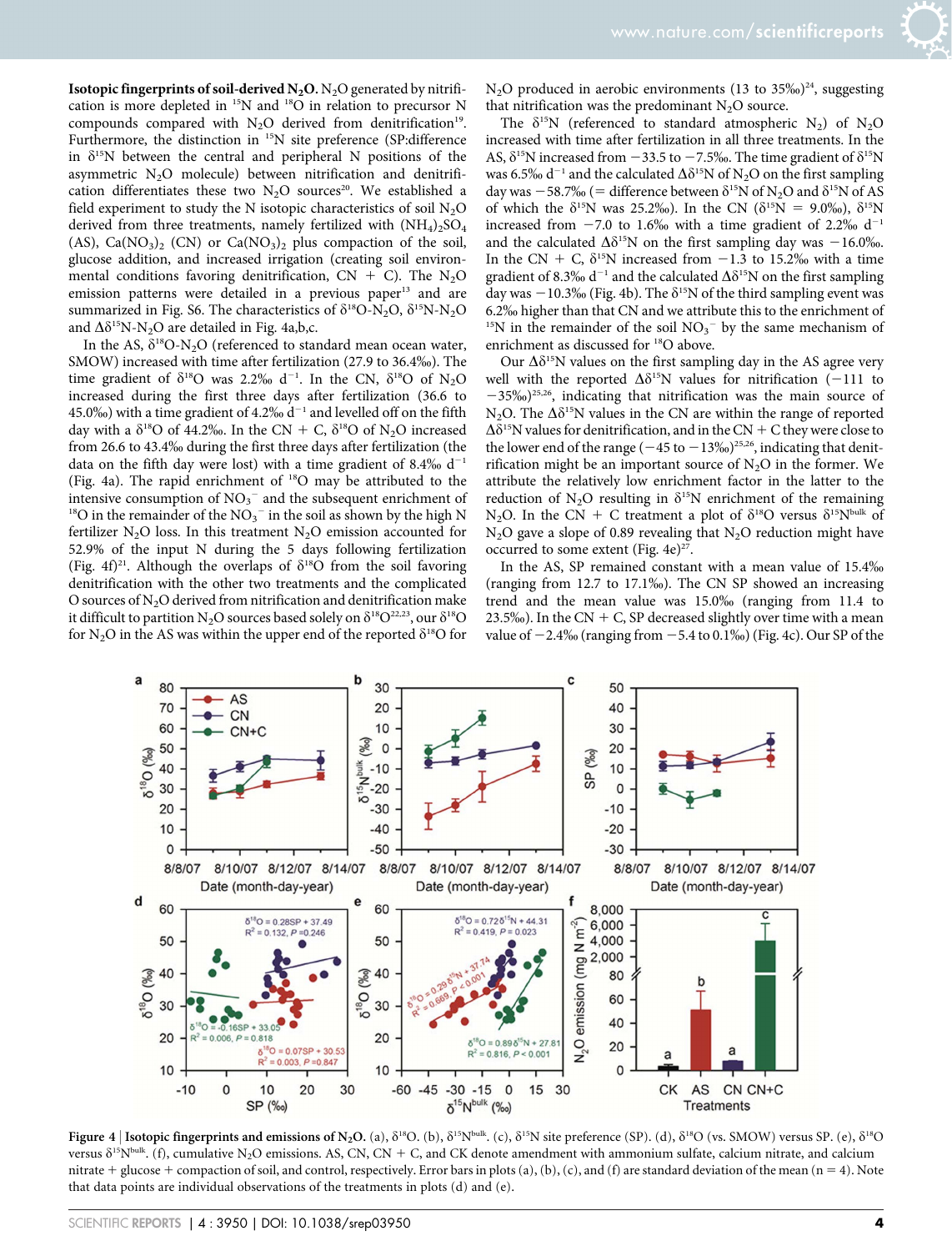soil favoring denitrification ( $CN + C$ ) was very consistent with the SP of  $N_2O$  produced by bacterial denitrification in pure culture studies (0 to  $-10\%$ <sub>0</sub>)<sup>20,28</sup>. In the AS, SP was lower than typical results reported for the  $NH<sub>2</sub>OH$ -to-N<sub>2</sub>O pathway from pure cultures of nitrifiers (33%) but was higher than the SP of denitrifiers or nitrifier denitrification (0 to  $-10\%$ )<sup>20,28</sup>. Similar results were observed in our earlier soil incubation study in which the same soil was incubated at 45% WFPS and amended with AS and the observed SP was 18.4%<sup>11</sup>. Therefore, both  $NH<sub>2</sub>OH$  oxidization and  $NO<sub>2</sub><sup>-</sup>$  reduction contributed substantially to the release of  $N<sub>2</sub>O$  from the AS. Furthermore, the positive correlation between  $\delta^{18}$ O and  $\delta^{15}N^{bulk}$  with a slope of 0.29  $(P < 0.001)$  of the N<sub>2</sub>O also indicates that nitrifier denitrification was a significant N<sub>2</sub>O source (Fig. 4e)<sup>29,30</sup>. In addition, the lack of a relationship between  $\delta^{18}O$  and SP indicates a constant relative contribution of NH<sub>2</sub>OH oxidization and  $\rm NO_2^-$  reduction to the gross  $\rm N_2O$ production in AS and  $CN + C$  (Fig. 4d) because the SP values for these two N<sub>2</sub>O production processes are constant while their  $\delta^{18}O$ values are variable due to the different O sources and to O exchange with H<sub>2</sub>O as well as the variable  $\delta^{18}$ O of the O sources<sup>31,32</sup>.

In the present study the SP value of soil-derived  $N_2O$  in the AS treatment indicates that both  $NH<sub>2</sub>OH$  oxidization (NN) and  $NO<sub>2</sub>$ reduction (including ND and DD) processes contribute substantially to total N<sub>2</sub>O production. Moreover, our molecular analysis also shows that it was nitrifiers that dominated  $\mathrm{NH}_4{}^+$  transformation (see paragraph below). Evidently, the additional  $N_2O$  derived from  $\rm NO_2^-$  reduction in the AS treatment compared to the CN treatment can be attributed to the ND process. Therefore, we calculate the fertilizer-induced  $N_2O$  generating processes in the AS treatment according to the following equations:

$$
F_{AS} = F_{AS(Total)} - F_{CK} = F_{AS(NN)} + F_{AS(ND)} + F_{AS(DD)}
$$
(1)

$$
F_{AS(DD)} \approx F_{CN(Total)} - F_{CK}
$$
 (2)

$$
F_{AS(NN)} = F_{AS(Total - NN)} - F_{CK(NN)} \tag{3}
$$

$$
F_{CK(NN)} \approx F_{CN(NN)} \tag{4}
$$

 $F_{AS(Total-NN)} = F_{AS(Total)} \times f_{NN}; F_{CN(NN)} = F_{CN} \times f_{NN}$  (5)

$$
f_{NN} = (SP_{bulk} - SP_{denit})/(SP_{nit} - SP_{denit})
$$
 (6)

where F is cumulative  $N_2O$  emissions, AS is ammonium sulfate, CN is calcium nitrate, Total is the gross  $N_2O$  including both fertilizer derived and background emissions, CK is the control treatment, NN is nitrifier nitrification, ND is nitrifier denitrification, DD is denitrifier denitrification, and Total-NN is NN produced  $N_2O$  emissions including both fertilizer and background derived.  $f_{NN}$  is the fraction of N<sub>2</sub>O derived from the NN process,  $SP_{bulk}$  is the measured SP value of  $N_2O$ ,  $SP<sub>nit</sub>$  and  $SP<sub>dent</sub>$  are the SP values for nitrification and denitrification processes, respectively. There are two assumptions needed to proceed to the source partitioning. First, the DD derived  $N_2O$  was equivalent to  $Ca(NO_3)_2$  fertilizer derived  $N_2O$  in the treatment receiving CN only. This assumption is reasonable because most of the applied  $NH_4^+$  was transformed into  $NO_3^-$  as shown in our microcosm studies, and denitrification thus contributed to the total N2O emission of the AS treatment. Second, that NN process derived  $N<sub>2</sub>O$  in the control was equivalent to that of NN in the treatment receiving  $Ca(NO<sub>3</sub>)<sub>2</sub>$  only. Then we adopt flux-weighted SP value and the above mass-balance equation with two end-members to calculate the relative contribution of NN, ND, and DD to the gross  $(NH_4)_2SO_4$ and  $Ca(NO<sub>3</sub>)<sub>2</sub>$  derived N<sub>2</sub>O of the fertilizer treatments, respectively. In the two end-members equation we adopt 33% as the SP for nitrification and  $0\%$  or  $-10\%$  for denitrification in two rounds of calculation<sup>19,20,28</sup>. Finally, we show that NN, ND, and DD account for

35–53%, 44–58%, and 2–9% of  $(NH_4)_2SO_4$  derived N<sub>2</sub>O emissions, respectively.

N2O-generating microorganisms and functional genes. To further understand the linkage of functional genes associated with  $N_2O$ production we investigated the community structure and the abundance of the ammonia oxidizing bacteria (AOB) and denitrifiers during the crucial periods of  $N_2O$  emission. The treatments were zero-N (Control, CK),  $NH_4^+$ -based N (AS),  $NH_4^+$ -based N + DMPP (AS + NI),  $NO_3^-$ -based N (CN), and  $NO<sub>3</sub>$ <sup>-</sup>-based N + glucose + more water (CN + C). The N<sub>2</sub>O emission patterns in all treatments were very similar to those previously reported<sup>13-15</sup> (Fig. S7).

A high abundance of amoA gene copy numbers for AOB was found in AS treatment but DMPP clearly suppressed amoA gene copy numbers and also impacted nirK/nirS gene copy numbers to some extent (Fig. S8a).  $CN + C$  treatment increased *nirK/nirS* gene copy numbers considerably but effects from the CN treatment were negligible (Fig. S8b,c). Community structures of AOB in AS and AS  $+$  NI treatments in the pivotal period of N<sub>2</sub>O emission were similar to that in the CK treatment at each sampling time (Fig. S9a). There were no changes in the *nirK* and *nirS* gene community structure under various N-fertilizer treatments during all crucial periods of N<sub>2</sub>O emission (Fig. S9b,c).

The phylogenetic tree revealed that all AOB sequences were affiliated with Nitrosospira or Nitrosospira-like species (Fig. S10). The results indicate that Nitrosospira species are ubiquitous in the soil studied and this is consistent with the results of other studies conducted in this region<sup>33</sup> and the findings in most soil media worldwide<sup>34</sup>. The dendrogram of deduced amino acids shows five major clusters of nirK sequences (I to V) (Fig. S11). The great majority of clones were closely related to nirK of Rhizobiales as well as clones which belonged to cluster  $II^{35}$ . However, these nirK-harboring denitrifiers do not belong to Rhizobiales because nirK phylogeny is incompatible with 16S rDNA phylogeny<sup>36</sup>. The nirS tree was divided into four clusters (clusters I–IV) (Fig. S12). The major nirS clones were grouped in clusters I and IV and were primarily related to nirS of Rhodobacteraceae and Rhodocyclaceae<sup>37</sup>. Only two nirS (102 bp) clones were grouped in cluster II; while the remaining clones belonged to cluster III closely related to the nirS of Micrococcaceae and Burkholderiaceae<sup>38</sup>.

Conceptual model of  $N_2O$  generation and regulation. Fig. 5 presents a summary conceptual model of  $N_2O$  generation and regulation in this calcareous soil. Ammonia oxidation is the first  $N_2O$ -generating process. It is regulated by  $NH_4^+$ -N concentration and soil moisture and temperature and can be efficiently inhibited using nitrification inhibitors. Ammonia oxidation occurs in aerobic conditions but consumes oxygen significantly and accumulates  $NO<sub>2</sub><sup>-</sup>$  temporarily, leading to suboxic conditions that induce a secondary nitrifierdenitrification process to generate  $N_2O$  with high  $NH_4^+$  concentrations in the soil matrix. Denitrifier denitrification is less active under normal field conditions with high  $O<sub>2</sub>$  concentrations in the light textured soil which has low moisture during most of the year and low available carbon. Due to the very low denitrification activity the soil profile normally accumulates large amounts of  $NO<sub>3</sub><sup>-</sup>-N$  which presents great leaching potential to the shallow groundwater when surplus N is present in intensively managed high N-input agricultural systems<sup>4,13,39,40</sup>. We conclude that  $N_2O$  emissions are due mainly to the activities of nitrifiers in this calcareous fluvo-aquic soil with 35–53 and  $44-58\%$  of N<sub>2</sub>O produced by nitrification and nitrifier denitrification, respectively.

#### Discussion

Collectively, all of our evidence points to NN and ND as the dominant  $N<sub>2</sub>O$  generation processes in this intensively managed calcareous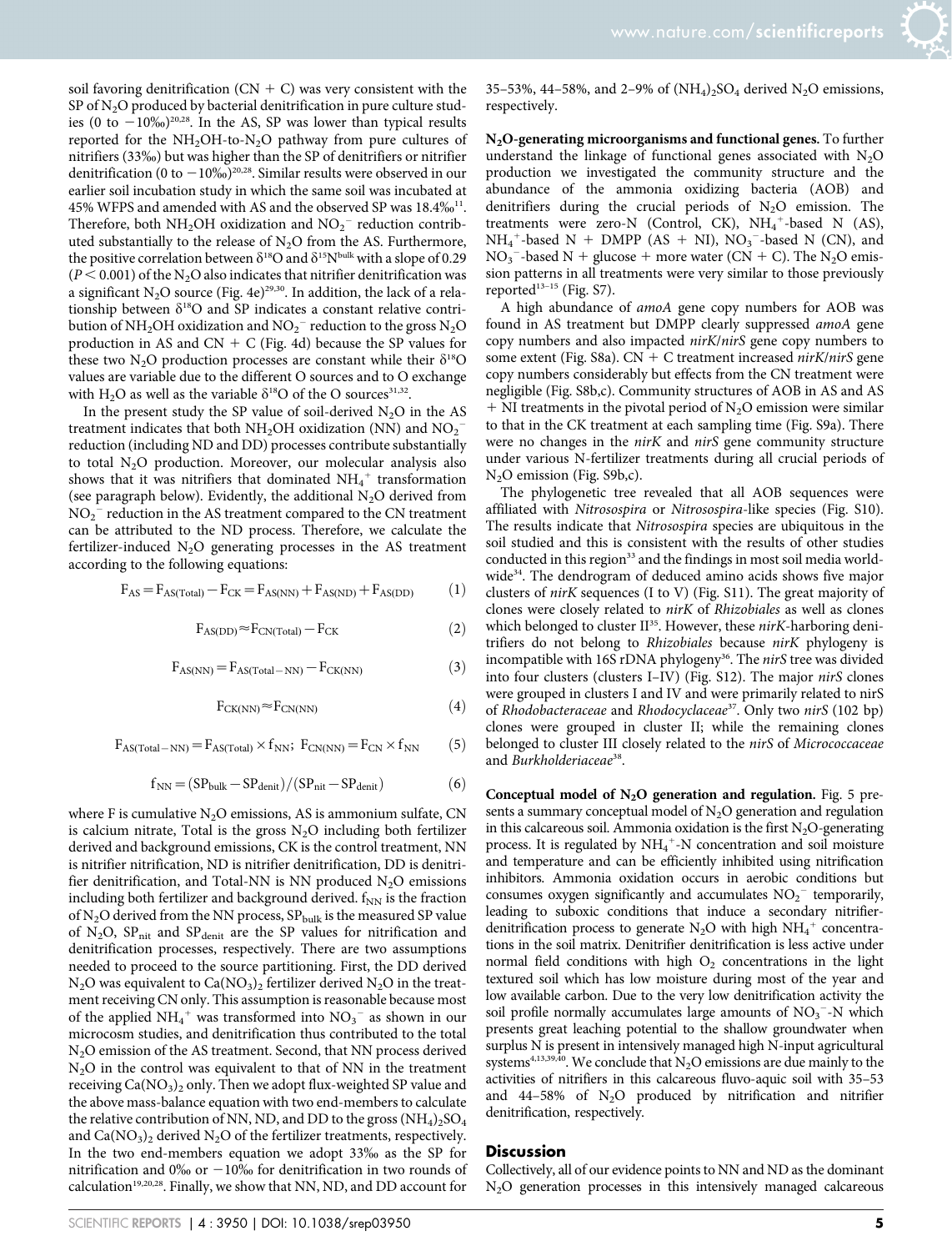

Figure 5 | Conceptual model of N<sub>2</sub>O generation in the intensively managed calcareous Fluvo-aquic soil.

fluvo-aquic soil with DD playing a minor role. Our results are further supported by a recent report showing that ammonia oxidation pathways (NN and ND) are important sources of  $N_2O$  under low oxygen availability following urea or ammonium sulfate application to loam, clay and sandy loam soils (that also contain ample nitrate) by using advanced  $^{15}N^{-18}O$  isotope and  $NH<sub>3</sub>$  oxidation inhibition approaches<sup>41</sup>. The weak contribution of DD to  $N<sub>2</sub>O$  emission was substantiated by the weak response of  $N_2O$  emissions to soil  $NO_3^-$  content in our pot incubation experiments and in the robotized incubation experiments and the very low  $N_2O$  emission factors of the soil receiving  $NO_3^$ based fertilizer in the field<sup>13,14</sup>. Although DD can proceed in anaerobic microsites in the soil matrix according to numerous reports<sup>42,43</sup>, the weak contribution of DD to  $N_2O$  emission in the soil studied was ultimately attributable to the lack of anaerobic microsites for triggering the reduction of  $\mathrm{NO_3}^-$  and thus the subsequent sequential reduction of N oxides by denitrifiers and the associated  $N_2O$  production. The weak contribution of DD to  $N<sub>2</sub>O$  emission on the North China Plain has also been reported in a previous study and has been attributed mainly to the low content and availability of soil organic carbon for denitrifiers<sup>12</sup>. However, our robotized incubation experiments demonstrate that DD can proceed immediately once the oxygen consumption has lowered  $O_2$  to a low level. The importance of the soil redox conditions on the process of DD outweighs that of dissolved organic carbon (DOC) limitation as demonstrated in RIE2 within which  $N_2O$  emission responded weakly to the simultaneous addition of NO<sub>3</sub><sup>-</sup> and glucose under the normal oxygen levels. Therefore, the foremost influence of DOC on DD in this region might be its indirect effects on creating anaerobic soil conditions by consumption of soil  $O<sub>2</sub>$  and the formation of soil aggregates within which anaerobic microsites tend to result<sup>42,44</sup>.

The dominant contribution of  $N_2O$  production pathways, including NN and ND, to  $N_2O$  emissions from  $NH_4^+$  or urea-based fertilizer was substantiated by the observed intensive and proportional response of N<sub>2</sub>O emissions to soil NH<sub>4</sub><sup>+</sup> and NO<sub>2</sub><sup>-</sup> contents in our laboratory and field studies. The overwhelming importance of the  $NH_4^+$  oxidation pathway on  $N_2O$  emissions in the present soil has also been verified by two of our earlier <sup>15</sup>N-labeled laboratory incubation investigations in one of which  $NH_4^+$  oxidation accounted for 88% of total N<sub>2</sub>O emissions at 45% WFPS<sup>11</sup>, and in the other  $\mathrm{NH_4}^+$ 

oxidation accounted for 85 to 95% and 83 to 94% of the total  $N_2O$ emissions at 40% and 60% WFPS<sup>12</sup>, respectively. These two studies also demonstrate that the relative contribution of nitrification and denitrification to gross  $N_2O$  emissions was quite constant across this relatively large range of water content in these soils. Surprisingly, the relative contributions of nitrification and denitrification reported in these two studies agree well with our present field study in which  $\mathrm{NH_4}^+$  oxidization and DD accounted for nearly 90 and 10% of total  $(NH_4)$ <sub>2</sub>SO<sub>4</sub>-derived N<sub>2</sub>O emissions, respectively. However, neither of our former 15N-labeled studies discriminated between the contributions of NN and ND to  $N_2O$  derived from  $NH_4^+$  oxidization.

It has long been debated how microbial community structure or abundance and ecosystem functions are coupled. Our study suggests that environmental factors (mainly soil N content) affected the abundance of AOB and denitrifiers harboring nirK and nirS genes positively and linkages occur between  $N_2O$  emissions and the abundance of active AOB and denitrifiers harboring nirK, and nirS genes rather than their community composition. There was a striking variation in the abundance of AOB and denitrifiers in our different treatments and the shifts coincided with  $N_2O$  emission patterns, suggesting that shifts in active abundance play a relatively important role in determining  $N_2O$  emissions under different N, C, and water management strategies.

The potential for nitrifiers to proceed with denitrification and associated  $N_2O$  production has been recognized for a long time<sup>7,45,46</sup> and was recently verified to be a prevalent trait of the beta-proteobacterial AOB such as Nitrosomonas europaea and Nitrosospira spp. in pure culture investigations<sup>47</sup> and to be a significant  $N_2O$  source in soil incubation investigations<sup>37,48,49</sup>. In our field study all of the AOB sequences were affiliated with Nitrosospira or Nitrosospira-like species, allowing us to elucidate the processes of  $N_2O$  production as well as the associated SP values for NN, ND, and DD.

We did not identify the response of ammonia-oxidizing archaea (AOA) to N fertilization and it has been reported that AOA are ubiquitous in soils but they do not respond to NH<sub>4</sub><sup>+</sup> oxidization and  $N_2O$  production in intensively managed agricultural soils<sup>21</sup>. The contribution of archaea to the SP value of the associated  $N_2O$ is not yet clear<sup>21,50,51</sup>. A recently reported SP value of  $N_2O$  from marine AOA is virtually identical to that of AOB34. Up to now the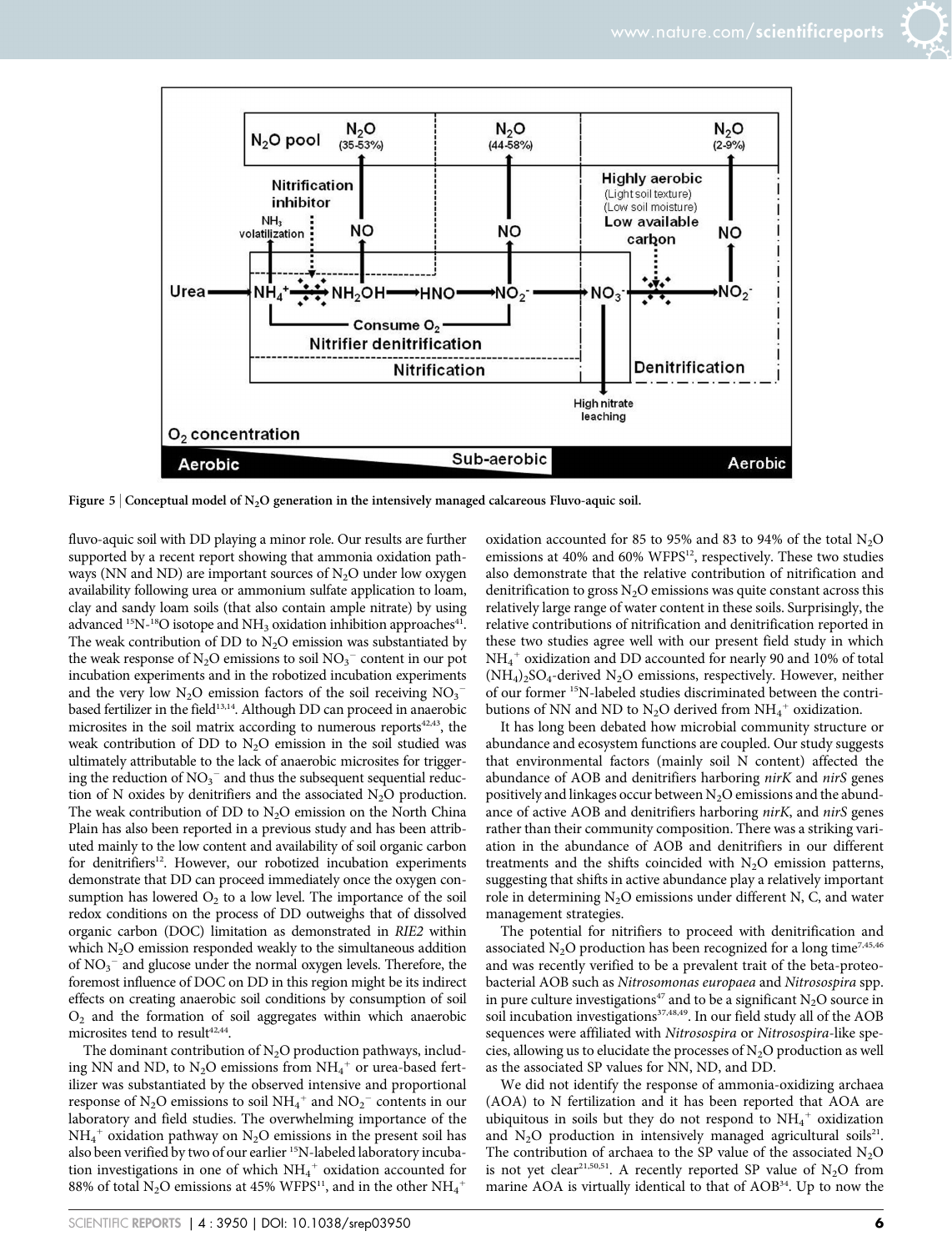soils where AOA have a significant impact on  $NH_4^+$  oxidization seem to be mainly confined to acid types<sup>52</sup>. One study conducted in our region also revealed that Nitrosospira-like AOB were dominant over AOA in oxidizing  $NH_4$ <sup>+33</sup>.

We did not have the direct evidence to show that the  $NO_2^-$  produced by ammonia oxidization will not be utilized by denitrifiers in CND process, but is utilized instead by nitrifiers in ND. However, it produces different isotopic and isotopomeric values, which gave rise to the separation in the first place for isotopic studies. In addition, our soil molecular results showed that only the nitrifiers respond to the NH4 <sup>1</sup>-based fertilizer application and the denitrifiers only respond to the  $\text{NO}_3^-$ -based fertilizer together with glucose application. These results reinforce our conclusion that the reduction of  $NO_2^-$  in our soil should mainly through ND pathway while the contribution of DD pathway might be minor. Some previous studies have concluded that CND is not a separate process<sup>7</sup> but instead comprises rapid denitrification of the nitrification byproduct and end product  $(NO<sub>2</sub><sup>-</sup> & NO<sub>3</sub><sup>-</sup>)<sup>53</sup>$ . This process has been found in paddy soils<sup>53</sup>, wastewater<sup>54</sup> and soil aggregates<sup>55</sup> when favorable environmental conditions for both nitrification and denitrification prevail, but the soil-climatic conditions in our study are very favorable for nitrification processes $13$ .

The conventional wisdom, based on research on soils with higher readily decomposable carbon, higher moisture contents and relatively low pH values in Europe, is that denitrification by denitrifiers is the dominant soil N transformation process leading to  $N<sub>2</sub>O$  emissions. In contrast, the soil type in our studies (calcareous fluvo-aquic soil) is widely distributed among agricultural soils globally and is frequently associated with semi-arid or sub-humid continental climates, and typically has high pH, low available C, aerobic and low moisture conditions. The dominant effect of nitrifiers and the importance of their denitrification function and the consequentially large amounts of  $N_2O$  emissions may be phenomena that are widespread globally, at least in similar edaphic-climatic conditions. Our understanding of  $N_2O$  production processes can contribute to the development of efficient mitigation strategies for these land areas, i.e. to slow down nitrification and avoid high ammonium concentrations in the soil matrix.

#### **Methods**

Study sites. Two sites were used in the present study, one located at Dongbeiwang town, Beijing (40°00' N, 116°12' E) and the other at Quzhou county, Hebei Province (36°52' N, 115°10' E), China. Fields at the two sites have typical intensively managed agricultural soils on the North China Plain where a winter wheat-summer maize rotation is the dominant crop production system and urea and  $\mathrm{NH}_4{}^+$  -based fertilizer are the most commonly applied nitrogen fertilizers. The soils are calcareous Fluvoaquic soils (calcareous Cambisols according to the FAO Classification). Soil properties in the upper 20 cm at the Dongbeiwang and Quzhou sites were: texture 27/ 57/16 and 39/58/3 (sand/silt/clay, %); bulk density 1.37 and 1.34  $\rm g$  cm<sup>-3</sup>; CaCO<sub>3</sub> content 52.5 and 58.2  $g kg^{-1}$ ; DOC 51 and 43 mg C kg<sup>-1</sup>; pH (1:2.5, soil/water) 7.9 and 8.2; EC 0.18 and 0.16  $mS cm^{-1}$ ; total N 1.2 and 0.7  $g kg^{-1}$ ; organic matter 21.3 and 14.7  $g kg^{-1}$ , respectively.

Pot incubation experiments (PIE). Three PIEs were conducted to investigate the response of N<sub>2</sub>O emission to soil water content (*PIE1*), to NH<sub>4</sub><sup>+</sup> input rate (*PIE2*), and to varying nitrogen and carbon source supply (PIE3). Surface soils (0–20 cm) used for PIEs were collected from Quzhou site at the beginning of April, 2010. In PIE1, it was a completely factorial design with three factors, namely control, urea (applied at a rate of 40 mg N kg<sup>-1</sup> dry soil), urea plus straw (applied at a rate of 1.0 g C kg<sup>-1</sup> dry soil), and within each factor five classes of soil water content, 30, 50, 70, 90, 110% WFPS were included (Table S1). Incubation was conducted for 15 days. In PIE2, nine classes of N input rate, 0, 10, 20, 40, 80, 160, 240, 320, 400 mg N kg<sup>-1</sup> dry soil were selected and  $(NH_4)_2SO_4$  was the selected N fertilizer. Incubation was conducted at a water content of 70% WFPS for 18 days. In PIE3, soils were amended with and without N fertilizer (urea, applied at a rate of 40 mg N kg<sup>-1</sup> dry soil) and wheat straw (applied at a rate of 1.0  $g C \kappa g^{-1}$  dry soil) and nitrification inhibitors (DMPP and DCD) (Table S2). Incubation was conducted at a water content of 70% WFPS for 16 days. All incubations were conducted aerobically and in the dark at  $20^{\circ}$ C with three replicates of each treatment.  $\rm N_2O$  emissions were measured periodically by gas chromatography (GC). Detailed information about the operation of PIEs and  $N_2O$  measurements can be found in the SI.

Robotized incubation/analytical experiment (RIE). Detailed information about the robotized incubation/analytical system has been given by Molstad et al.16. In brief, the robotized system comprises an incubation system and a gas analysis system. The headspace air of the incubation flasks was replaced with a mixture of helium (He) and oxygen  $(O_2)$  at the desired proportions. Gas in the headspace of each flask was sampled every 8 hours by CTC GC-PAL (delivered by Agilent) and analyzed by gas chromatography (Agilent GC 7890A) for the concentrations of  $N_2O$ ,  $N_2$ ,  $O_2$ , and  $CO_2$ and by NO analyzer for NO. Two RIEs were conducted to investigate the stoichiometric relationship between N input rate and gaseous ( $N_2O$ ,  $NO$ ,  $N_2$ ,  $O_2$  and CO2) flux (RIE1) and the response of these gas fluxes to the type of N and C sources and inhibitors (RIE2). Soils used for RIEs were collected from the Quzhou site in April 2011. In RIE1, six classes of N input rate, 0, 20, 40, 80, 160, and 320 mg N kg<sup>-1</sup> dry soil were adopted and urea was selected as N fertilizer. In RIE2, six treatments were set up, including control (CK), amended with  $(NH<sub>4</sub>)<sub>2</sub>SO<sub>4</sub>$  at a rate of 40 mg N kg<sup>-1</sup> dry soil (AS), amended with nitrification inhibitor DMPP on the basis of AS (AS + NI), amended with Ca(NO<sub>3</sub>)<sub>2</sub> at a rate of 40 mg N kg<sup>-1</sup> dry soil (CN), amended with glucose (1.0 g C kg<sup>-1</sup> dry soil) on the basis of CN (CN + C), and anaerobic incubation on the basis of  $\overline{CN} + \overline{C}$  ( $\overline{CN} + \overline{C}$ -O<sub>2</sub>). RIEs were conducted in a thermostatic water bath at 20 $^{\circ}$ C and at a soil water content of 70% WFPS with four replicates for 256 and 272 h for RIE1 and RIE2, respectively.

Isotopic fingerprint experiment. The experiment was conducted in the field at Dongbeiwang site in the maize season in 2007, based on Field study 2 reported in Ju et al.<sup>13</sup> of which three treatments (AS, CN, and CN + C) were selected to measure the N2O isotope signatures of soil gases (Table S3). In summary, treatment AS was a typical N fertilizer management practice for maize on the North China Plain, i.e. application of  $NH_4^+$ -based N fertilizer ((NH<sub>4</sub>)<sub>2</sub>SO<sub>4</sub> in the present study, 150 kg N ha<sup>-1</sup>, the same rates as other fertilizer treatments) followed by irrigation. Treatment CN was amended with  $Ca(NO<sub>3</sub>)$ <sub>2</sub> and received the same amount of irrigation as treatment AS. Treatment  $CN + C$  was set up to create conditions favoring denitrification, i.e. applying  $NO_3^-$ -based fertilizer  $(Ca(NO_3)_2$  in the present study) and glucose, compacting the soil, and increasing irrigation. Each treatment was replicated four times. The methods for collecting and storing gas samples for isotope analysis are introduced in detail in the SI. Isotopic signatures of N<sub>2</sub>O ( $\delta^{15}N^{bulk}$ ,  $\delta^{15}N^{\alpha}$ ,  $\delta^{15}N^{\beta}$ ,  $\delta^{18}O$ ) were determined by isotope ratio mass spectrometry (IRMS, Thermo-Finnigan, Bremen, Germany) and the results are expressed in  $\delta$ -notation as per mil (‰) deviations from the isotopic ratios of atmospheric  $N_2$  or standard mean ocean water (SMOW). For  $\delta^{15}N^{\alpha}$  and  $\delta^{15}N^{\beta}$ , pure N<sub>2</sub>O was used as reference gas which was calibrated in the laboratory of N. Yoshida at the Tokyo Institute of Technology. The difference between the <sup>15</sup>N isotopomer ratios of the central and peripheral N of N<sub>2</sub>O  $(\delta^{15}N^{\alpha} - \delta^{15}N^{\beta})$  is referred to as <sup>15</sup>N site preference (SP). Detailed information on isotopic analysis of  $N_2O$  and calculations were given by Well et al.<sup>11</sup>.

Microorganisms and functional gene analysis. Soils were collected from a field experiment conducted at Quzhou site in the maize season in 200914. The field experiment consisted of five treatments (Table S4), namely (1) control treatment without N input (CK), (2) amended with  $NH_4^+$ -based fertilizer (AS), (3) amended with nitrification inhibitor DMPP and  $\rm NH_4^+$  -based fertilizer (AS + NI), (4) amended with NO<sub>3</sub><sup>-</sup>-based fertilizer (CN), (5) amended with glucose and NO<sub>3</sub><sup>-</sup>-based fertilizer (CN + C).  $(NH_4)_2SO_4$  and  $Ca(NO_3)_2$  were used as the  $NH_4^+$ - and  $NO_3^-$ -based N fertilizers (250 kg N ha<sup>-1</sup>), respectively. The N fertilizers were split into two applications: 100 kg N ha<sup>-1</sup> at the third-leaf stage (June 27<sup>th</sup>) and 150 kg N ha<sup>-1</sup> at the tenth-leaf stage (July 29<sup>th</sup>). We directly irrigated 20 mm after each fertilization. Soil was sampled on two periods of strong  $N_2O$  emissions (July 1<sup>st</sup> and August 3<sup>rd</sup>) and two periods of low N<sub>2</sub>O emissions (August 7<sup>th</sup> and September 26<sup>th</sup>). A DNA-based approach with real-time PCR and T-RFLP analysis was used to assess the abundance and community structures of the AOB and denitrifiers and focused on the amoA gene for AOB and the nirK/nirS gene for denitrifiers. Detailed information about microbial and functional gene analysis and  $N_2O$  emission measurements can be found in SI.

Statistical analysis. The primary data were treated using Microsoft Excel spreadsheets. The data shown in this paper were calculated by averaging three or four replicates. The cumulative  $N_2O$ , soil mineral N, gene copies and T-RFs among the different treatments were tested by analysis of variance and mean values were compared using SAS statistical software (Version 8.2; SAS Institute, Inc., Cary, NC) to calculate least significant difference (LSD) at the 5% level. Total  $N_2O$  fluxes and WFPS and  $\mathrm{NH}_4{}^+$ -N application rate were analyzed by regression using Sigmaplot 11.0 software (Systat Software Inc., Erkrath, Germany).

- 1. Solomon, S. et al. in Climate Change 2007: The Physical Science Basis. Contribution of Working Group I to the Fourth Assessment Report of the Intergovernmental Panel on Climate Change (eds Solomon S. et al) 33–34 (Cambridge University Press, Cambridge, 2007).
- 2. Davidson, E. A. The contribution of manure and fertilizer nitrogen to atmospheric nitrous oxide since 1860. Nature Geosci. 2, 659–662 (2009).
- 3. Butterbach-Bahl, K., Baggs, E. M., Dannenmann, M., Kiese, R. & Zechmeister-Boltenstern, S. Nitrous oxide emissions from soils: how well do we understand the processes and their controls? Philos. Trans. R. Soc. B-Biol. Sci. 368, 1–13 (2013).
- 4. Ju, X. T. et al. Reducing environmental risk by improving N management in intensive Chinese agricultural systems. Proc. Natl. Acad. Sci. U. S. A. 106, 3041–3046 (2009).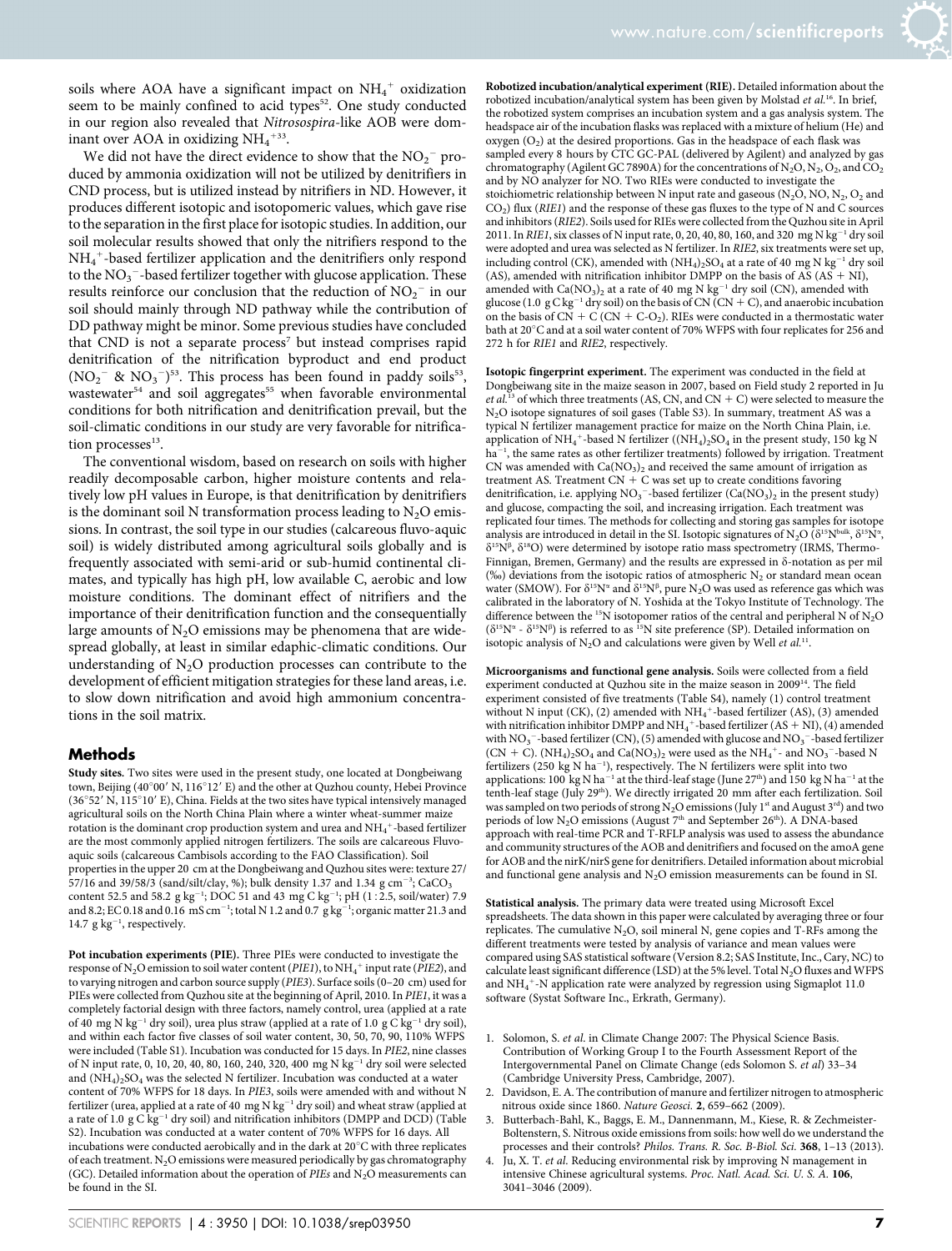- 5. Braker, G. & Conrad, R. Diversity, structure, and size of  $N_2O$ -producing microbial communities in soils-what matters for their functioning? Adv. Appl. Microbiol. 75, 33–70 (2011).
- 6. Baggs, E. M. Soil microbial sources of nitrous oxide: recent advances in knowledge, emerging challenges and future direction. Curr. Opin. Environ. Sustain. 3, 321–327 (2011).
- 7. Wrage, N., Velthof, G. L., van Beusichem, M. L. & Oenema, O. Role of nitrifier denitrification in the production of nitrous oxide. Soil Biol. Biochem. 33, 1723–1732 (2001).
- 8. Samarkin, V. A. et al. Abiotic nitrous oxide emission from the hypersaline Don Juan Pond in Antarctica. Nature Geosci. 3, 341–344 (2010).
- 9. Robertson, G. P. in Mineral Nutrients in Tropical Forest and Savanna Ecosystems (eds Proctor J.) 55–69 (Blackwell Scientific, London, 1989).
- 10. Groffman, P. M. et al. Methods for measuring denitrification: Diverse approaches to a difficult problem. Ecol. Appl.  $16$ , 2091-2122 (2006).
- 11. Well, R., Flessa, H., Lu, X., Ju, X. & Röemheld, V. Isotopologue ratios of  $N_2O$ emitted from microcosms with  $NH_4^+$  fertilized arable soils under conditions favoring nitrification. Soil Biol. Biochem. 40, 2416–2426 (2008).
- 12. Wan, Y. J. et al. Gross nitrogen transformations and related nitrous oxide emissions in an intensively used calcareous soil. Soil Sci. Soc. Am. J. 73, 102-112 (2009).
- 13. Ju, X. T. et al. Processes and factors controlling  $N_2O$  production in an intensively managed low carbon calcareous soil under sub-humid monsoon conditions. Environ. Pollut. 159, 1007–1016 (2011).
- 14. Bao, Q. L. et al. Response of nitrous oxide and corresponding bacteria to managements in an agricultural soil. Soil Sci. Soc. Am. J. 76, 130-141 (2012).
- 15. Hu, X. K. et al. Greenhouse gas emissions from a wheat-maize double cropping system with different nitrogen fertilization regimes. Environ. Pollut. 176, 198–207  $(2013)$ .
- 16. Molstad, L., Dörsch, P. & Bakken, L. R. Robotized incubation system for monitoring gases  $(O_2, NO, N_2ON_2)$  in denitrifying cultures. J. Microbiol. Methods 71, 202–211 (2007).
- 17. Dobbie, K. E. & Smith, K. A. Nitrous oxide emission factors for agricultural soils in Great Britain: the impact of soil water-filled pore space and other controlling variables. Glob. Change Biol. 9, 204–218 (2003).
- 18. Parkin, T. B. & Tiedje, J. M. Application of a soil core method to investigate the effect of oxygen concentration on denitrification. Soil Biol. Biochem. 16, 331–334 (1984).
- 19. Ostrom, N. E. & Ostrom, P. H. in Handbook of Environmental Isotope Geochemistry, Advances in Isotope Geochemistry (eds Baskaran M.) 453–476 (Springer, Berlin, 2011).
- 20. Sutka, R. L. et al. Distinguishing nitrous oxide production from nitrification and denitrification on the basis of isotopomer abundances. Appl. Environ. Microbiol. 72, 638–644 (2006).
- 21. Di, H. J. et al. Nitrification driven by bacteria and not archaea in nitrogen-rich grassland soils. Nature Geosci. 2, 621–624 (2009).
- 22. Rotthauwe, J. H., Witzel, K. P. & Liesack, W. The ammonia monooxygenase structural gene amoA as a functional marker: Molecular fine-scale analysis of natural ammonia-oxidizing populations.Appl. Environ. Microbiol. 63, 4704–4712 (1997).
- 23. Kumar, S., Tamura, K. & Nei, M. MEGA3: Integrated software for molecular evolutionary genetics analysis and sequence alignment. Brief. Bioinform. 5, 150–163 (2004).
- 24. Szukics, U. et al. Nitrifiers and denitrifiers respond rapidly to changed moisture and increasing temperature in a pristine forest soil. FEMS Microbiol. Ecol. 72, 395–406 (2010).
- 25. Braker, G., Fesefeldt, A. & Witzel, K. P. Development of PCR primer systems for amplification of nitrite reductase genes (nirK and nirS) to detect denitrifying bacteria in environmental samples. Appl. Environ. Microbiol. 64, 3769–3775 (1998).
- 26. Henry, S. et al. Quantification of denitrifying bacteria in soils by nirK gene targeted real-time PCR. J. Microbiol. Methods 59, 327–335 (2004).
- 27. Ma, W. K., Bedard-Haughn, A., Siciliano, S. D. & Farrell, R. E. Relationship between nitrifier and denitrifier community composition and abundance in predicting nitrous oxide emissions from ephemeral wetland soils. Soil Biol. Biochem. 40, 1114–1123 (2008).
- 28. Frame, C. H. & Casciotti, K. L. Biogeochemical controls and isotopic signatures of nitrous oxide production by a marine ammonia-oxidizing bacterium. Biogeosciences 7, 2695–2709 (2010).
- 29. Ostrom, N. E. et al. Isotopologue effects during  $N_2O$  reduction in soils and in pure cultures of denitrifiers. J. Geophys. Res. 112, G02005 (2007).
- 30. Park, S. et al. Can  $N_2O$  stable isotopes and isotopomers be useful tools to characterize sources and microbial pathways of  $N_2O$  production and consumption in tropical soils? Global Biogeochem. Cycles 25, GB1001 (2011).
- 31. Kool, D. M., Wrage, N., Oenema, O., Dolfing, J. & Van Groenigen, J. W. Oxygen exchange between  $(de)$ nitrification intermediates and  $H<sub>2</sub>O$  and its implications for source determination of  $NO<sub>3</sub><sup>-</sup>$  and  $N<sub>2</sub>O$ : a review. Rapid Commun. Mass Spectrom. 21, 3569–3578 (2007).
- 32. Casciotti, K. L., Buchwald, C., Santoro, A. E. & Frame, C. in Methods in Enzymology: Research on Nitrification and Related Processes, Part A (eds Klotz M. G.) 253–280 (Academic Press, San Diego, 2011).
- 33. Xia, W. W. et al. Autotrophic growth of nitrifying community in an agricultural soil. ISME J. 5, 1226–1236 (2011).
- 34. Santoro, A. E., Buchwald, C., McIlvin, M. R. & Casciotti, K. L. Isotopic signature of N2O produced by marine ammonia-oxidizing archaea. Science 333, 1282–1285  $(2011)$ .
- 35. Bremer, C. et al. Impact of plant functional group, plant species, and sampling time on the composition of nirK-Type denitrifier communities in soil. Appl. Environ. Microbiol. 73, 6876–6884 (2007).
- 36. Philippot, L., Piutti, S., Martin-Laurent, F., Hallet, S. & Germon, J. C. Molecular analysis of the nitrate-reducing community from unplanted and maize-planted soils. Appl. Environ. Microbiol. 68, 6121–6128 (2002).
- 37. Guo, G. X., Deng, H., Qiao, M., Mu, Y. J. & Zhu, Y. G. Effect of pyrene on denitrification activity and abundance and composition of denitrifying community in an agricultural soil. Environ. Pollut. 159, 1886-1895 (2011).
- 38. Yoshida, M., Ishii, S., Otsuka, S. & Senoo, K. Temporal shifts in diversity and quantity of nirS and nirK in a rice paddy field soil. Soil Biol. Biochem. 41, 2044–2051 (2009).
- 39. Ju, X. T., Kou, C. L., Zhang, F. S. & Christie, P. Nitrogen balance and groundwater nitrate contamination: Comparison among three intensive cropping systems on the North China Plain. Environ. Pollut. 143, 117-125 (2006).
- 40. Ju, X. T., Liu, X. J., Zhang, F. S. & Roelcke, M. Nitrogen fertilization, soil nitrate accumulation, and policy recommendations in several agricultural regions of China. Ambio 33, 300–305 (2004).
- 41. Zhu, X., Burger, M., Doane, T. A. & Horwath, W. R. Ammonia oxidation pathways and nitrifier denitrification are significant sources of  $N_2O$  and  $NO$  under low oxygen availability. Proc. Natl. Acad. Sci. U. S. A. 110, 6328–6333 (2013).
- 42. Sexstone, A. J., Revsbech, N. P., Parkin, T. B. & Tiedje, J. M. Direct measurement of oxygen profiles and denitrification rates in soil aggregates. Soil Sci. Soc. Am. J. 49, 645–651 (1985).
- 43. Smith, K. A. The potential for feedback effects induced by global warming on emissions of nitrous oxide by soils. Glob. Change Biol. 3, 327–338 (1997).
- 44. Tiedje, J. M., Sexstone, A. J., Parkin, T. B. & Revsbech, N. P. Anaerobic processes in soil. Plant Soil 76, 197–212 (1984).
- 45. Hooper, A. B. A nitrite-reducing enzyme from Nitrosomonas europaea. Preliminary characterization with hydroxylamine as electron donor. Biochim. Biophys. Acta 162, 49–65 (1968).
- 46. Ritchie, G. A. & Nicholas, D. J. Identification of the sources of nitrous oxide produced by oxidative and reductive processes in Nitrosomonas europaea. Biochem. J. 126, 1181–1191 (1972).
- 47. Shaw, L. J. et al. Nitrosospira spp. can produce nitrous oxide via a nitrifier denitrification pathway. Environ. Microbiol. 8, 214–222 (2006).
- 48. Kool, D. M. et al. Nitrifier denitrification can be a source of  $N_2O$  from soil: a revised approach to the dual-isotope labelling method. Eur. J. Soil Sci. 61, 759–772 (2010).
- 49. Kool, D. M., Dolfing, J., Wrage, N. & Van Groenigen, J. W. Nitrifier denitrification as a distinct and significant source of nitrous oxide from soil. Soil Biol. Biochem. 43, 174–178 (2011).
- 50. Leininger, S. et al. Archaea predominate among ammonia-oxidizing prokaryotes in soils. Nature 442, 806–809 (2006).
- 51. Stahl, D. A. & de la Torre, J. R. Physiology and diversity of ammonia-oxidizing archaea. Annu. Rev. Microbiol. 66, 83–101 (2012).
- 52. Prosser, J. I. & Nicol, G. W. Archaeal and bacterial ammonia-oxidisers in soil: the quest for niche specialisation and differentiation. Trends Microbiol. 20, 523–531  $(2012)$ .
- 53. Carrasco, D., Fernandez-Valiente, E., Ariosa, Y. & Quesada, A. Measurement of coupled nitrification-denitrification in paddy fields affected by Terrazole, a nitrification inhibitor. Biol. Fertil. Soils 39, 186–192 (2004).
- 54. dosSantos, V., Bruijnse, M., Tramper, J. & Wijffels, R. H. The magic bead concept: An integrated approach to nitrogen removal with co-immobilized microorganisms. Appl. Microbiol. Biotechnol. 45, 447–453 (1996).
- 55. Kremen, A., Bear, J., Shavit, U. & Shaviv, A. Model demonstrating the potential for coupled nitrification denitrification in soil aggregates. Environ. Sci. Technol. 39, 4180–4188 (2005).

### Acknowledgments

We thank Dr. Qiongli Bao, Ms. Jiamin Ji and Ms. JiaoJiao Zhang for help in performing microbial and functional gene analysis, robotized incubation/analytical experiments and pot incubation experiments. We thank Lars Molstad (UMB Nitrogen group, Norwegian University of Life Sciences) for providing software and constructing the robotized incubation system for analyzing gas kinetics. This work was funded by the National Natural Science Foundation of China (41230856, 31172033),the '973' Project (2012CB417105, 2014CB953803), the Special Fund for the Agricultural Profession (201103039), the collaborative project between Yara, Norway and China (NFR project no. 193601), and the Innovative Group Grant of the National Science Foundation of China (31121062).

#### Author contributions

X.T.J. designed the experiments. T.H., B.G. and X.L. carried out the experiments and performed the analyses. X.T.J., T.H., X.K.H., R.W., P.C. and L.R.B. substantially contributed to interpreting the results and writing the paper.